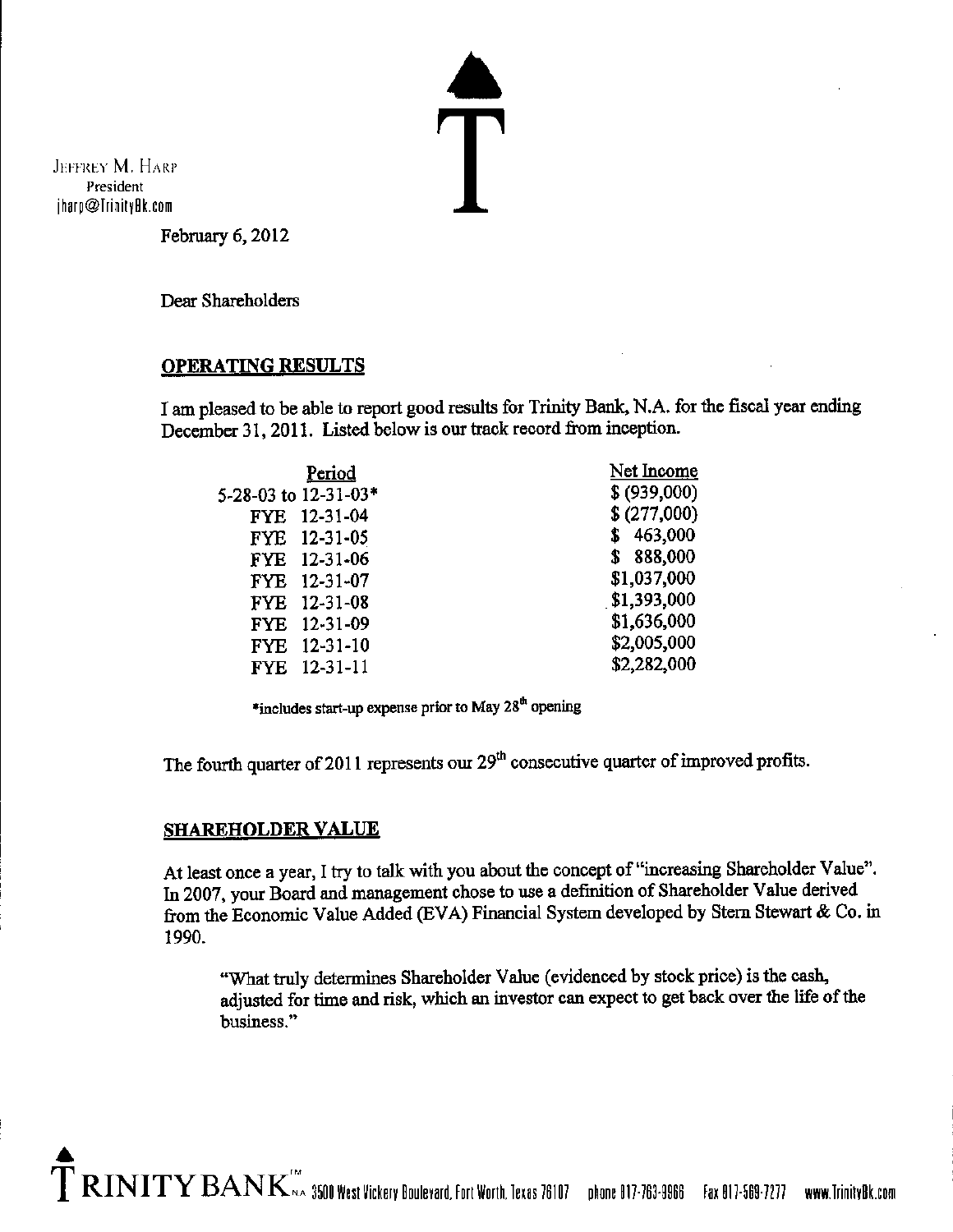Based on the EVA system, we must develop a number called Free Cash Flow. This is the amount of cash produced each period that is available to repay debt, acquire another entity, reinvest in the business, or return to the shareholder (through dividends or stock repurchases). The updated Free Cash Flow numbers are shown below.

|      | Net Income  | Loan Loss        | Capital                    |              | Cash        | Year end<br>Share |
|------|-------------|------------------|----------------------------|--------------|-------------|-------------------|
|      | (Loss)      | <u>Provision</u> | <u>Expenditures</u>        | Depreciation | <b>Flow</b> | Price             |
| 2003 | \$(939,087) | 106,000          | (1, 852, 801)              | 74,492       | (2,611,396) | \$11.25           |
| 2004 | (276,981)   | 147,000          | 440,297)                   | 178,687      | 391,591)    | 13.75             |
| 2005 | 462,880     | 161,000          | 7,077)                     | 192,018      | 808,821     | 16.00             |
| 2006 | 887,690     | 132,000          | 71,396)                    | 198,437      | 1,146,731   | 18.25             |
| 2007 | 1,036,699   | 180,000          | 43,462)                    | 223,594      | 1,396,831   | 20.00             |
| 2008 | 1,393,163   | 180,000          | 293,474)<br>$\blacksquare$ | 219,352      | 1,499,041   | 20.00             |
| 2009 | 1,636,286   | 180,000          | 72,295)                    | 238,659      | 1,982,650   | 24.25             |
| 2010 | 2,004,875   | 285,000          | 58,544)                    | 173,414      | 2,404,745   | 24.10             |
| 2011 | 2,282,025   | 0                | 97,685)                    | 170,750      | 2,355,090   | 26.50             |

**Cash Flow for Years 2003 - 2011** 

**\*Ifyou are wondering about the capital expenditures in 2008, we purchased a piece of**  property for future expansion of our drive-in bank, we built three new offices and we **upgraded our website and disaster recovery system. All were necessary to ensure that our ability to grow as opportunities become available will not be restricted.** 

**Free Cash Flow in 2011 was somewhat disappointing and requires some explanation. Net**  Income was up 13.8% - not bad for this environment but still a couple of percent below our goal **for the year. We were not able to put any money in the Loan Loss Reserve because our auditors**  said that we could not justify making any provision because of the quality of our loan portfolio and our loss history (both good problems to have). Even if we had made a provision to the Loan **Loss Reserve, it would have impacted our Net Income and had little effect on our Free Cash Flow number.** 

So what can we do to improve Net Income and Free Cash Flow? 2011 was a challenging year and 2012 is shaping up to be equally demanding. We are facing two major headwinds. The economic environment in our market area is okay. That is all I know to say – not bad but not **great either. The second headwind is in our investment portfolio. We made a number of**  secnrities purchases in 2007 and 2008 (which in hindsight have worked very well) that are maturing in 2012 and 2013. As I have said before, we caunot replace the return on those **investments without extending maturities to the 10-20 year range. I am just not comfortable**  doing that.

So what choices do we have? The only option to grow Net Income ( and Free Cash Flow) is to **increase our loan portfolio. To that end, we have made plans to add to our lending staffthis year,**  at least one by March and another before the end of this year. We will keep you posted on our **progress.**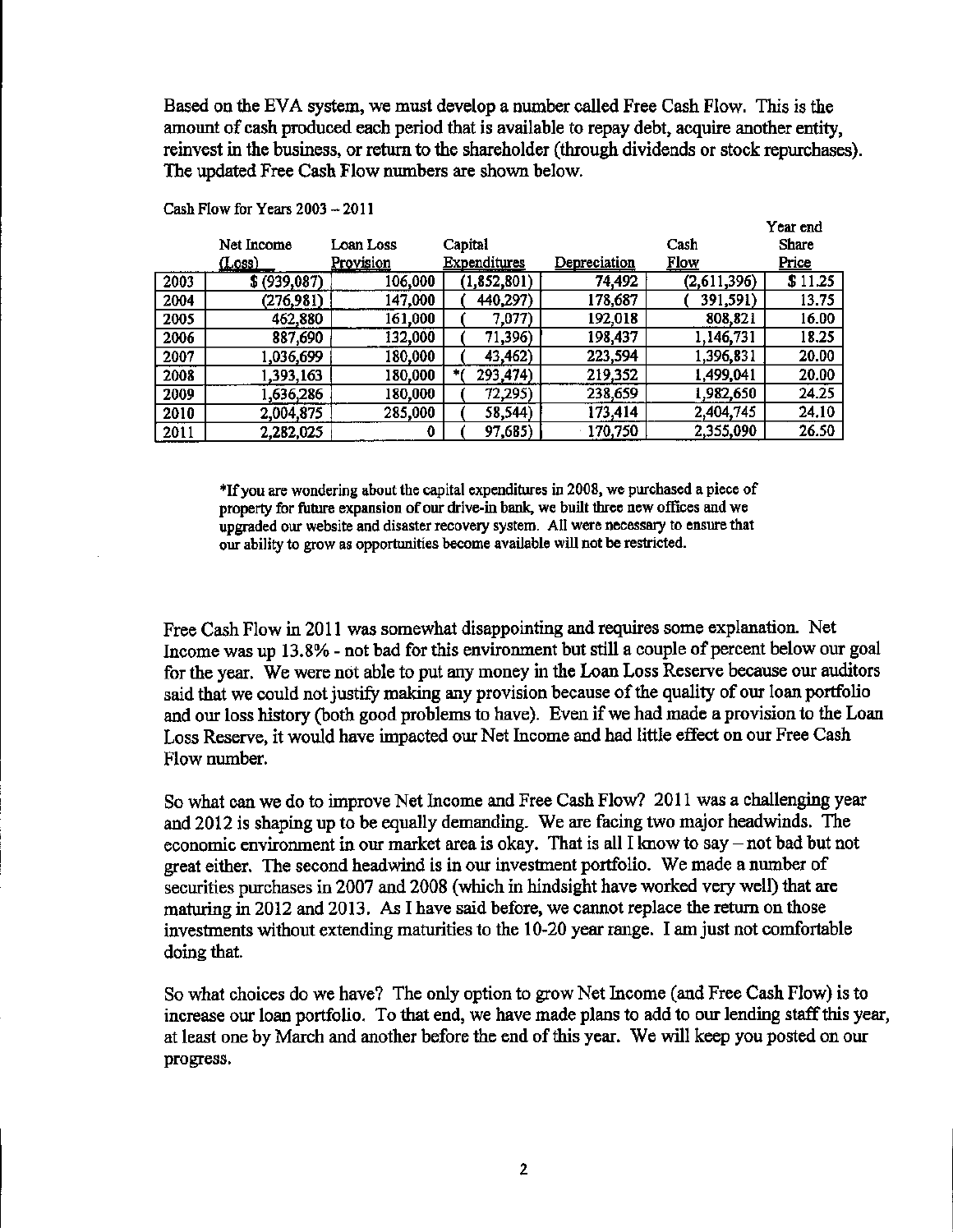## **MANAGEMENT SUCCESSION/ DEVELOPMENT PLAN**

As mentioned in the Third Quarter Shareholder Letter, we obtained some outside assistance in devising a plan to develop the people we have and ensure that there is adequate backup in all areas. We have now completed the preliminary work and will implement the plan in the second quarter of this year.

I have had a question from several shareholders that goes like this. Does this mean you are planning to retire soon? The answer is that you are stuck with me for better or worse. I have no plans to cut back or retire. I realize that it is presumptuous to assume that any of us (especially at the ripe old age of 63) have anything other than today. But I did nothing for a year due to my non-compete from the old Summit Bank days, and it is not in me to sit at home and work on my hobbies.

So you have my commitment, assuming that I am allotted more time and my health holds out, to be actively involved for 12 more years. Why 12 years? Let me explain.

I sold Trinity Bank stock to you in May 2003 for \$10 per share (the book value). We are on a pace for the book value to be \$20 per share by our tenth anniversary in 2013. That is only about a 7% increase each year for the ten year period. But please refer back to the performance shown on the first page. It has taken us a while to overcome the start-up loss and grow Net Income to a somewhat acceptable level. But the last five years we have averaged a Return on Equity of about 12%. If we can continue that level of performance, the Book Value of your Trinity stock will double every six years.

So if we can continue at this level (and we hope to someday earn considerably more than 12%), the Book Value of your Trinity stock will be \$40 in six years and \$80 in twelve years. Investors currently assign a value of 1.5 times Book Value to our stock. In other words, our current Book Value is around \$17 and the last market trade for our stock was  $$25.50 - or about 1.5$  times book. I know of no other investment I can make that has the potential to double in six years and then double again in the next six years.

I realize that what I have laid out is a steep hill to climb, but I love what I am doing (most of the time). I love who I'm doing it with  $-$  the staff, Board, and shareholders of Trinity. And I love the challenge. We have a number of advantages. The bank has good asset quality (loans and investments). The bank is very efficient (a high percentage of our revenue goes to the bottom line). We feel like we have a competitive advantage in our market because of the following factors.

- I. We think we know what we are doing.
- 2. We can respond quickly.
- 3. Our products and personal service are top notch.
- 4. We can price competitively.

If we can get a decent market environment, we are going to knock the ball over the fence.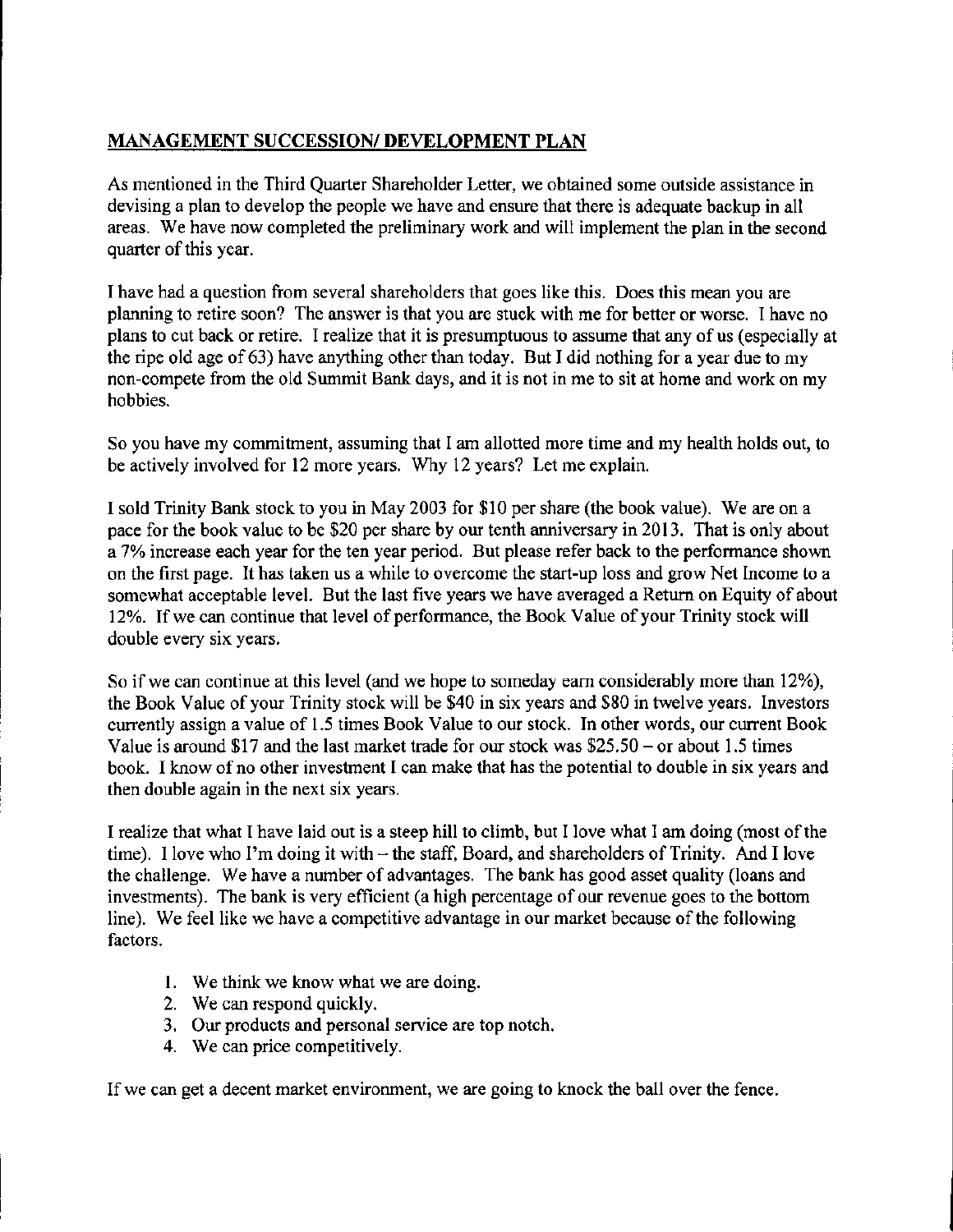**On a humorous (hopefully) note, in discussing what I was going to write about with a close**  friend, he asked if I had considered the thought that some shareholders might be ready for me to move on, not commit to 12 more years. I thought about that and I would like to respond with **one ofmy favorite stories.** 

Arthur Fiedler was the world famous conductor of the Boston Pops Symphony Orchestra. **Once when being introduced before a performance, he was given a rousing standing**  ovation. As the applause died down, one gentleman remained standing and booed loudly. The audience was startled and fell silent. Mr. Fiedler diffused the awkward moment by **saymg,** 

"Sir, personally I agree with you. But what can the two of us do against so many?"

Please accept my attempt at humor. I just wanted you to know that I am committed to Trinity Bank until the lights go out. And I also (many of you will find this hard to believe) have some humility somewhere. The banking business will give you some humility if you don't have enough. But Trinity Bank is on the road to better performance, and we are going as fast as we feel comfortable with.

**Well, enough about management. I promise to talk about more salient subjects in the future letters. The next letter will talk about stock price and include a discussion about acquisition**  philosophy. I have enclosed the 4<sup>th</sup> Quarter press release and the financial summary. The **numbers, comparatively** speaking, **are very good. As always, thank you for your investment in and support of Trinity Bank. If you have any questions, comments or suggested topics for discussion, I am available by email, phone or in person.** 

Sincerely,

Jeff Harp

Jeffrey M. Harp **President** 

YOU WILL SOON BE RECEIVING THE NOTICE OF ANNUAL MEETING AND THE PROXY STATEMENT FOR TRINITY BANK. PLEASE SEND YOUR PROXY VOTE BACK. WE CONTINUE TO STRUGGLE WITH GETTING A QUORUM FOR THE ANNUAL MEETING (REQUIRES AT LEAST 66.6% OF THE SHAREHOLDERS).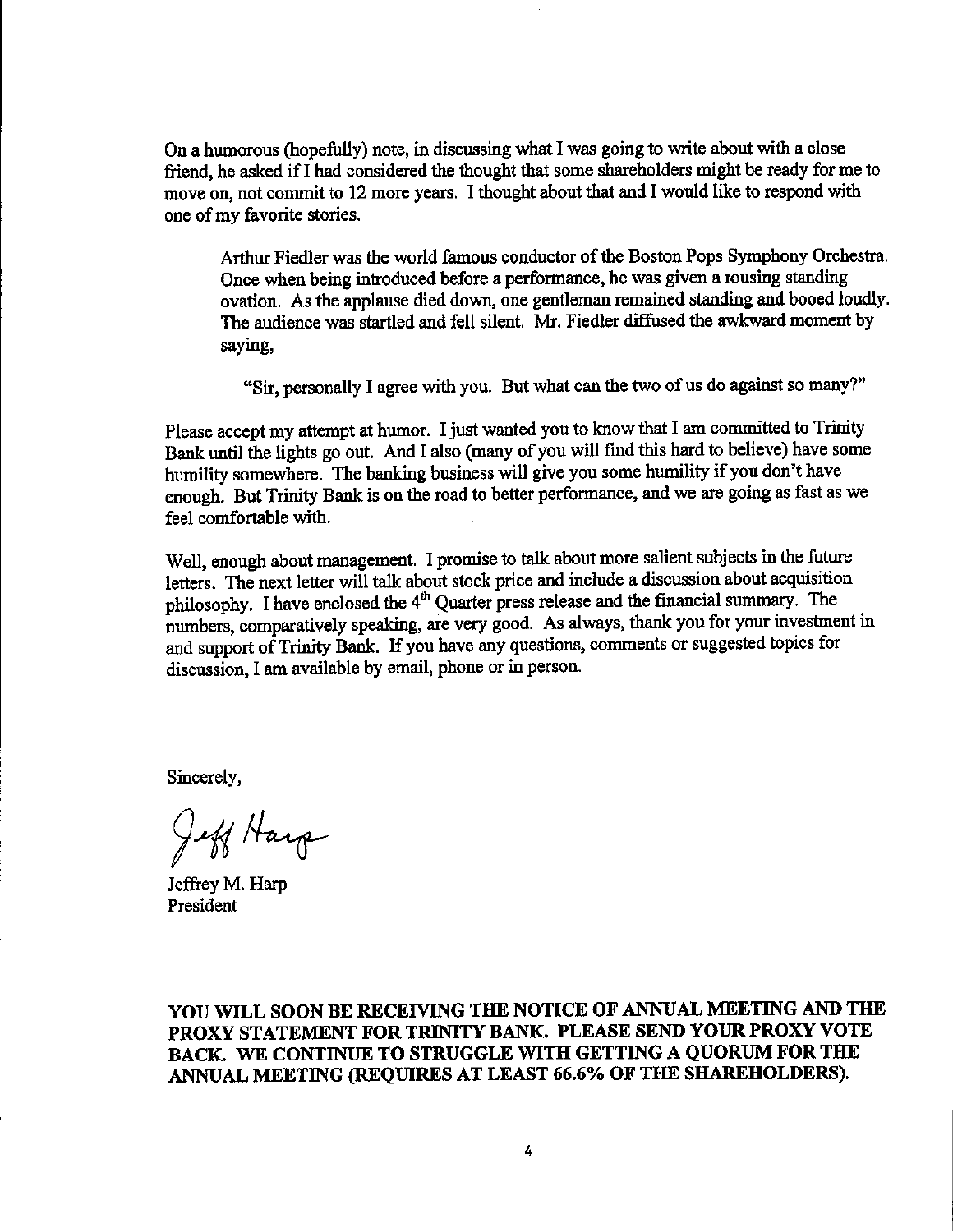# TRINITYBANK.2011 NET INCOME UP 13.8% 2011 EARNINGS PER SHARE UP 16.1% EIGHTR CONSECUTIVE YEAR OF IMPROVED PROFITABILITY

FORT WORTH, Texas, January 30, 2012 - Trinity Bank N.A. (OTC Bulletin Board: TYBT) today announced financial and operating results for the fourth quarter and for the twelve months ended December 31, 2011.

### **Results of Operations**

Trinity Bank, N.A. reported Net Income After Taxes for the fourth quarter of [\\$605,157.56](https://605,157.56), or \$.54 per diluted common share, compared to \$525,279, or \$.46 per diluted common share for the fourth quarter of 2010, an increase of 17.4%.

For the year 2011, Net Income After Taxes amounted to \$2,282,024, or \$2.02 per diluted common share, compared to \$2,004,875, or \$1.74 per diluted common share for 2010, an increase of 16.1%.

Jeffrey M. Harp, President, stated, "Operating results for the fourth quarter **of 2011 represent om 29th consecutive quarter of increased profit. We continue to improve the return on the bank's assets and the return on the shareholder's investment.**  While 2011 was a challenging year, 2012 is shaping up to be equally demanding. **However, we look forward to maintaining om record of improving Trinity Bank's performance each year."** 

|                                                                  |               | For Year Ending |               |               |               |  |
|------------------------------------------------------------------|---------------|-----------------|---------------|---------------|---------------|--|
| Return on Assets                                                 | 2011<br>1.46% | 2010<br>1.30%   | 2009<br>1.12% | 2008<br>1.11% | 2007<br>0.96% |  |
| Return on Equity<br>(excluding unrealized gain<br>on securities) | 13.22%        | 12.57%          | 11.33%        | 10.80%        | 8.88%         |  |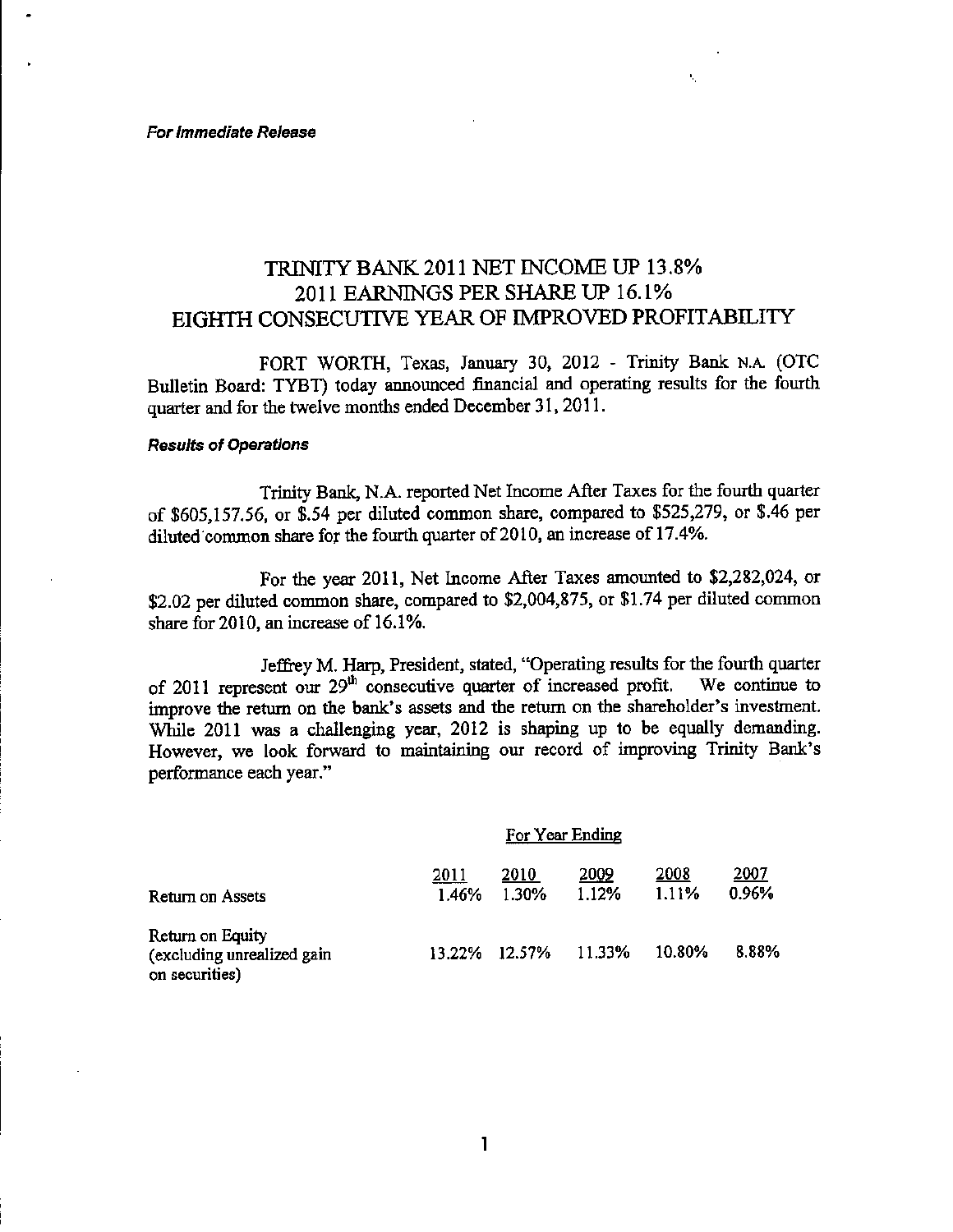### Page 2 - *Trinity Bank fourth quarter 2011 earnings*

### Average for Year Ending

|                               | 12-31-11    | $12 - 31 - 10$ |        |
|-------------------------------|-------------|----------------|--------|
| Loans                         | \$73,556    | \$72,786       | 1.1%   |
| Deposits                      | \$137,086   | \$133,850      | 2.4%   |
| <b>Actual for Year Ending</b> |             |                |        |
| Net Interest Income           | \$<br>5,034 | \$<br>4,891    | 2.9%   |
| Non-Interest Income           | \$<br>540   | \$<br>585      | (7.7%) |
| Non-Interest Expense          | \$<br>2,573 | \$<br>2,522    | 2.0%   |
| Loan Loss Provision           | \$<br>0     | \$<br>285      |        |
| Pre Tax Income                | \$<br>3,001 | \$<br>2,669    | 12.4%  |
| Income Tax                    | \$<br>719   | \$<br>664      | 8.3%   |
| Net Income                    | \$<br>2,282 | \$<br>2,005    | 13.8%  |

Trinity Bank, N.A. is a commercial bank that began operations May 28, 2003. For a full financial statement, visit Trinity Bank's website: <www.trinitybk.com> click on *"About Us"* and then click on *"Investor Information".* Financial information in regulatory reporting format is also available at [www.fdic.gov.](www.fdic.gov)

###

For informatlon contact: Richard Burt Executive Vice President Trinity Bank 817-763-9966

This Press Release may contain certain forward-looking statements within the meaning ofthe Private Securities Litigation Reform Act of 1995 regarding future financial conditions, results of operations and the Bank's business operations. Such forward-looking statements involve risks, uncertainties and assumptions, including, but not limited to, monetary policy and general economic conditions in Texas and the greater Dallas-Fort Worth metropolitan area, the risks of changes in Interest rates on the level and composition of deposits, loan demand and the values of loan collateral, securities and interest rate protection agreements, the actions of competitors and customers, the success of the Bank in implementing its strategic plan, the failure of the assumptions underlying the reserves for loan losses and the estimations of values of collateral and various financial assets and liabilities, that the costs of technological changes are more difficult or expensive than anticipated, the effects of regulatory restrictions imposed on banks generally, any changes in fiscal, monetary or regulatory policies and other uncertainties as discussed in the Bank's Registration Statement on Form SB-1 filed with the Office of the Comptroller of the Currency. Should one or more of these risks or uncertainties materialize, or should these underlying assumptions prove incorrect, actual outcomes may vary materially from outcomes expected or anticipated by the Bank. A forward-looking statement may include a statement of the assumptions or bases underlying the forward-looking statement. The Bank believes it has chosen these assumptions or bases in good faith and that they are reasonable. However, the Bank cautions you that assumptions or bases almost always vary from actual results, and the differences between assumptions or bases and actual results can be material. The Bank undertakes no obligation to publicly update or otherwise revise any forward-looking statements, whether as a result of new information, future events or otherwise, unless the securities laws require the Bank to do so.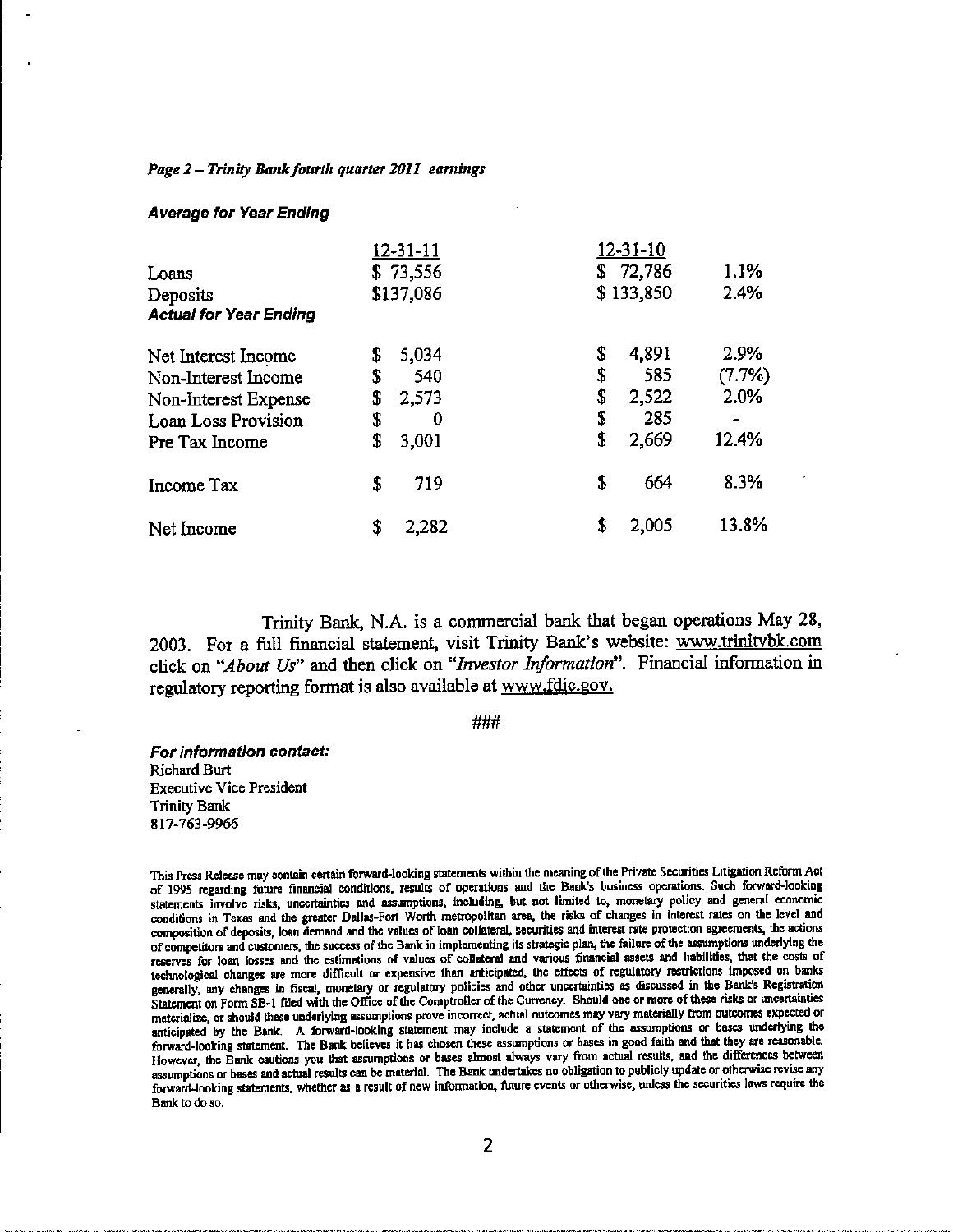## TRINITY BANK N.A. (Unaudited) (Dollars ln thousand&, except per share data)

 $\bar{z}$ 

 $\bar{a}$ 

|                                              | <b>Quarter Ended</b> |       | <b>Twelve Months Ended</b> |             |       |            |
|----------------------------------------------|----------------------|-------|----------------------------|-------------|-------|------------|
|                                              | December 31          |       | ٧.                         | December 31 |       | У.         |
| <b>EARNINGS SUMMARY</b>                      | 2011                 | 2010  | Change                     | 2011        | 2010  | Change     |
| Interest income                              | 1,509                | 1,516 | $-0.5%$                    | 5,879       | 6.081 | $-3.3%$    |
| Interest expense                             | 199                  | 270   | $-26.3%$                   | 845         | 1,190 | $-29.0%$   |
| <b>Net Interest Income</b>                   | 1,310                | 1,246 | 5.1%                       | 5,034       | 4,891 | 2.9%       |
| <b>Provision for Loan Losses</b>             | $\mathbf 0$          | 150   | <b>NIA</b>                 | 0           | 285   | <b>N/A</b> |
| Service charges on deposits                  | 37                   | 34    | 8.8%                       | 147         | 145   | 1.4%       |
| Net gain on securities available for sale    | 18                   | 153   | $-88.2%$                   | 114         | 198   | -42.4%     |
| Other income                                 | 55                   | 55    | 0.0%                       | 279         | 242   | 15.3%      |
| <b>Total Non Interest Income</b>             | 110                  | 242   | $-54.5%$                   | 540         | 585   | $-7.7%$    |
| Salaries and benefits experise               | 450                  | 437   | 3.0%                       | 1,419       | 1,384 | 2.5%       |
| Occupancy and equipment expense              | 81                   | 75    | 8.0%                       | 314         | 308   | 1.9%       |
| Other expense                                | 90                   | 136   | $-33.8%$                   | 840         | 830   | 1.2%       |
| <b>Total Non Interest Expense</b>            | 621                  | 648   | $-4.2%$                    | 2,573       | 2,522 | 2.0%       |
| Earnings before income taxes                 | 799                  | 690   | 15.8%                      | 3.001       | 2,669 | 12.4%      |
| Provision for income taxes                   | 194                  | 165   | 17.6%                      | 719         | 664   | 8.3%       |
| <b>Net Earnings</b>                          | 606                  | 525   | 15.2%                      | 2,282       | 2,006 | 13.8%      |
| Basic earnings per share                     | 0.57                 | 0.49  | 16.3%                      | 2.15        | 1.83  | 17.3%      |
| Basic weighted average shares<br>outstanding | 1,059                | 1,079 |                            | 1,063       | 1,098 |            |
| Diluted earnings per share                   | 0.54                 | 0.46  | 17.4%                      | 2.02        | 1.74  | 16.1%      |
| Diluted weighted average shares outstanding  | 1,122                | 1,135 |                            | 1,127       | 1,154 |            |

|                                               |                           | <b>Average for Quarter</b> | <b>Average for Twelve Months</b> |                           |          |          |
|-----------------------------------------------|---------------------------|----------------------------|----------------------------------|---------------------------|----------|----------|
|                                               | <b>Ending December 31</b> |                            | $\%$                             | <b>Ending December 31</b> |          | У.       |
| <b>BALANCE SHEET SUMMARY</b>                  | 2011                      | 2010                       | Change                           | 2011                      | 2010     | Change   |
| Total Ioans                                   | \$76,426                  | \$72,047                   | 6.1%                             | \$73,556                  | \$72,786 | 1.1%     |
| Total short term investments                  | 26.760                    | 23.496                     | 13.9%                            | 21.500                    | 22,244   | $-3.3%$  |
| Total investment securities                   | 56,751                    | 53,988                     | 5.1%                             | 54.003                    | 50,802   | 6.3%     |
| <b>Earning assets</b>                         | 159,937                   | 149,531                    | 7.0%                             | 149,059                   | 145,832  | 2.2%     |
| Total assets                                  | 166,392                   | 155,868                    | 6.8%                             | 156,233                   | 162,957  | 2.1%     |
| Noninterest bearing deposits                  | 32.552                    | 24.267                     | 34.1%                            | 28.743                    | 23.217   | 23.8%    |
| Interest bearing deposits                     | 113.758                   | 112,540                    | 1.1%                             | 108,343                   | 110,633  | -2.1%    |
| <b>Total deposits</b>                         | 146,310                   | 136,807                    | 6.9%                             | 137,086                   | 133,850  | 2.4%     |
| Fed Funds Purchased and Repurchase Agreements | 584                       | 733                        | $-20.3%$                         | 503                       | 880      | $-42.8%$ |
| Shareholders' equity                          | 18,690                    | 17,382                     | 7.5%                             | 17,943                    | 17,225   | 4.2%     |

 $\ddot{\phantom{0}}$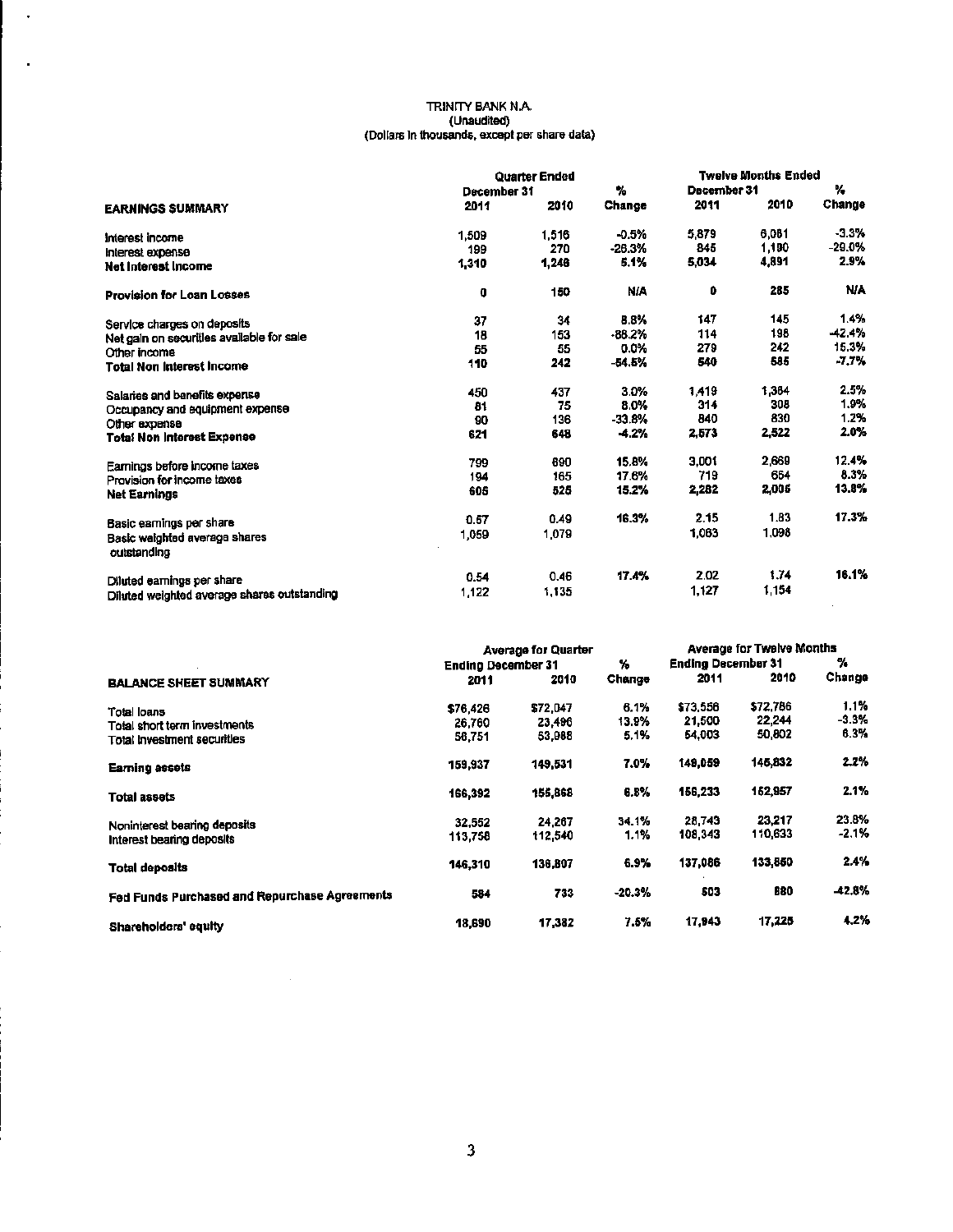#### TRINITY BANK N.A. (Unaudited) (Dollars in thousands, except par share data)

 $\bar{\phantom{a}}$ 

ł,

|                                               | <b>Average for Quarter Ending</b> |           |                 |           |          |  |  |
|-----------------------------------------------|-----------------------------------|-----------|-----------------|-----------|----------|--|--|
|                                               | Dec 31.                           | Sept. 30, | <b>June 30.</b> | March 31. | Dec 31.  |  |  |
| <b>BALANCE SHEET SUMMARY</b>                  | 2011                              | 2011      | 2011            | 2011      | 2010     |  |  |
| Total Ioans                                   | \$76,426                          | \$74,941  | \$71.676        | \$71,103  | \$72,047 |  |  |
| Total short term investments                  | 26,760                            | 21,204    | 21,929          | 17,742    | 23,496   |  |  |
| Total investment securities                   | 56,751                            | 51,908    | 50,714          | 56,684    | 53,988   |  |  |
| <b>Eaming assets</b>                          | 159,937                           | 148,053   | 144,319         | 145,529   | 149,531  |  |  |
| <b>Total assets</b>                           | 166.392                           | 154.363   | 152,633         | 151,401   | 155,868  |  |  |
| Noninterest bearing deposits                  | 32.552                            | 27,706    | 25.176          | 24,123    | 24,267   |  |  |
| Interest bearing deposits                     | 113,758                           | 107,061   | 108,696         | 109,154   | 112,540  |  |  |
| <b>Total deposits</b>                         | 146,310                           | 134,767   | 133,872         | 133,277   | 136,807  |  |  |
| Fed Funds Purchased and Repurchase Agreements | 584                               | 411       | 438             | 582       | 733      |  |  |
| <b>Shareholders' equity</b>                   | 18,690                            | 18,401    | 17.687          | 16,972    | 17,382   |  |  |

|                                           | Quarter Ended |           |                 |           |         |  |  |
|-------------------------------------------|---------------|-----------|-----------------|-----------|---------|--|--|
|                                           | Dec 31.       | Sept. 30, | <b>June 30,</b> | March 31. | Dec 31, |  |  |
| <b>HISTORICAL EARNINGS SUMMARY</b>        | 2011          | 2011      | 2011            | 2011      | 2010    |  |  |
|                                           | 1,509         | 1,471     | 1,426           | 1,474     | 1,516   |  |  |
| Interest income                           | 199           | 203       | 217             | 226       | 270     |  |  |
| Interest expense<br>Net Interest Income   | 1,310         | 1,268     | 1,209           | 1,248     | 1,246   |  |  |
| <b>Provision for Loan Losses</b>          | O             | 0         | O               | 0         | 150     |  |  |
| Service charges on deposits               | 37            | 35        | 29              | 37        | 34      |  |  |
| Net gain on securities available for sale | 18            | 40        | 28              | 29        | 153     |  |  |
| Other income                              | 55            | 92        | 78              | 63        | 55      |  |  |
| <b>Total Non Interest Income</b>          | 110           | 167       | 135             | 129       | 242     |  |  |
| Salaries and benefits expense             | 450           | 317       | 312             | 340       | 437     |  |  |
| Occupancy and equipment expense           | 81            | 82        | 79              | 75        | 75      |  |  |
| FDIC expense                              | 45            | 45        | 45              | 45        | 45      |  |  |
| Other expense                             | 45            | 226       | 173             | 215       | 91      |  |  |
| <b>Total Non Interest Expense</b>         | 621           | 670       | 609             | 675       | 648     |  |  |
| Earnings before income taxes              | 799           | 765       | 735             | 702       | 690     |  |  |
| Provision for income taxes                | 194           | 185       | 177             | 163       | 165     |  |  |
| <b>Net Earnings</b>                       | 605           | 580       | 558             | 539       | 525     |  |  |

J,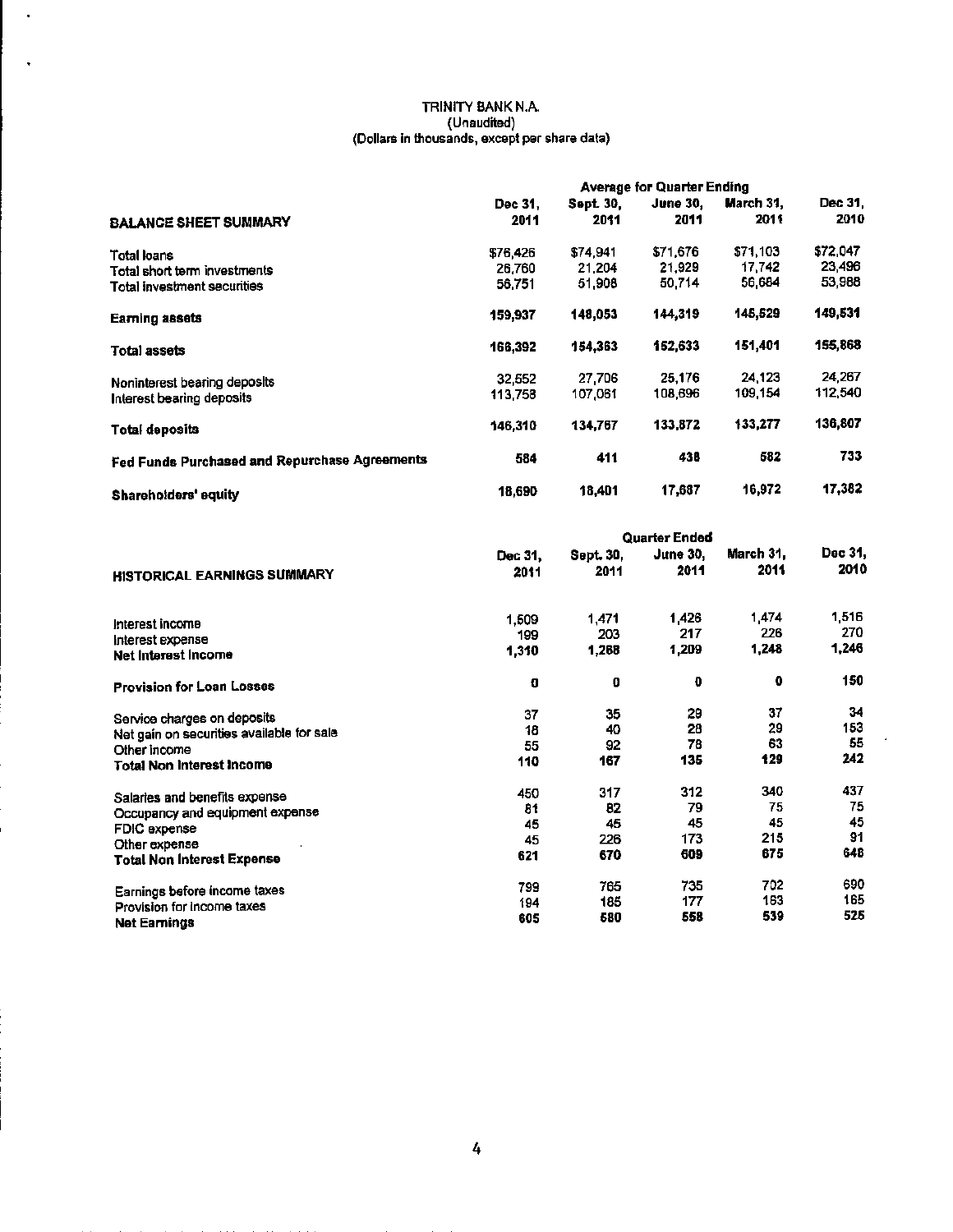### TRINITY BANK N.A. (Unaudited) (Dollars In thousands, except per share data)

 $\bar{a}$ 

 $\epsilon$ 

|                                               | <b>Ending Balance</b> |                   |                         |                   |                 |  |  |
|-----------------------------------------------|-----------------------|-------------------|-------------------------|-------------------|-----------------|--|--|
| <b>HISTORICAL BALANCE SHEET</b>               | Dec 31.<br>2011       | Sept. 30,<br>2011 | <b>June 30,</b><br>2011 | March 31.<br>2011 | Dec 31,<br>2010 |  |  |
| Total loans                                   | \$81,272              | \$76,180          | \$74,822                | \$71,287          | \$72,460        |  |  |
| Total short term investments                  | 19,279                | 27,716            | 17,404                  | 25,369            | 17,886          |  |  |
| <b>Total investment securities</b>            | 58,540                | 53,370            | 51,982                  | 53,497            | 58,583          |  |  |
| Total earning assets                          | 159,091               | 157,266           | 144,208                 | 150,153           | 148,929         |  |  |
| Allowance for loan losses                     | (1,371)               | (1,371)           | (1,371)                 | (1, 371)          | (1, 371)        |  |  |
| Premises and equipment                        | 1,378                 | 1,413             | 1,404                   | 1.440             | 1.442           |  |  |
| <b>Other Assets</b>                           | 7,843                 | 6,209             | 5,850                   | 6,024             | 4,949           |  |  |
| Total assets                                  | 166,941               | 163,517           | 150,091                 | 156,246           | 153,949         |  |  |
| Noninterest bearing deposits                  | 34,203                | 33.733            | 24,208                  | 27.747            | 26,844          |  |  |
| Interest bearing deposits                     | 112,163               | 109.722           | 106,761                 | 110,161           | 109,100         |  |  |
| <b>Total deposits</b>                         | 146,366               | 143,455           | 130,969                 | 137,908           | 135,944         |  |  |
| Fed Funds Purchased and Repurchase Agreements | 713                   | 398               | 292                     | 534               | 538             |  |  |
| Other Liabilities                             | 792                   | 896               | 690                     | 559               | 646             |  |  |
| <b>Total liabilities</b>                      | 147,871               | 144,749           | 131.951                 | 139,001           | 137,128         |  |  |
| Shareholders' Equity Actual                   | 18,025                | 17,667            | 17,306                  | 16,715            | 16,176          |  |  |
| Unrealized Gain - AFS                         | 1,045                 | 1,100             | 834                     | 530               | 645             |  |  |
| <b>Total Equity</b>                           | 19,070                | 18,767            | 18,140                  | 17,245            | 16,821          |  |  |
|                                               |                       |                   | アン・・・・ キー・ビー・リー         |                   |                 |  |  |

| <b>Quarter Ending</b> |              |          |           |         |  |  |
|-----------------------|--------------|----------|-----------|---------|--|--|
| Dec 31.               | Sept. 30,    | June 30. | March 31. | Dec 31. |  |  |
| 2011                  | 2011         | 2011     | 2011      | 2010    |  |  |
| \$653                 | \$735        | \$850    | \$488     | \$831   |  |  |
| \$0                   | \$0          | \$0      | \$0       | \$0     |  |  |
| \$0                   | \$0          | \$0      | \$0       | \$0     |  |  |
|                       | \$0          | \$0      | \$0       | \$0     |  |  |
| \$653                 | \$735        | \$850    | \$488     | \$831   |  |  |
| 50                    | \$0          | \$0      | \$0       | SO.     |  |  |
|                       |              | 1.12%    | 0.68%     | 1.15%   |  |  |
|                       | \$0<br>0.80% | 0.96%    |           |         |  |  |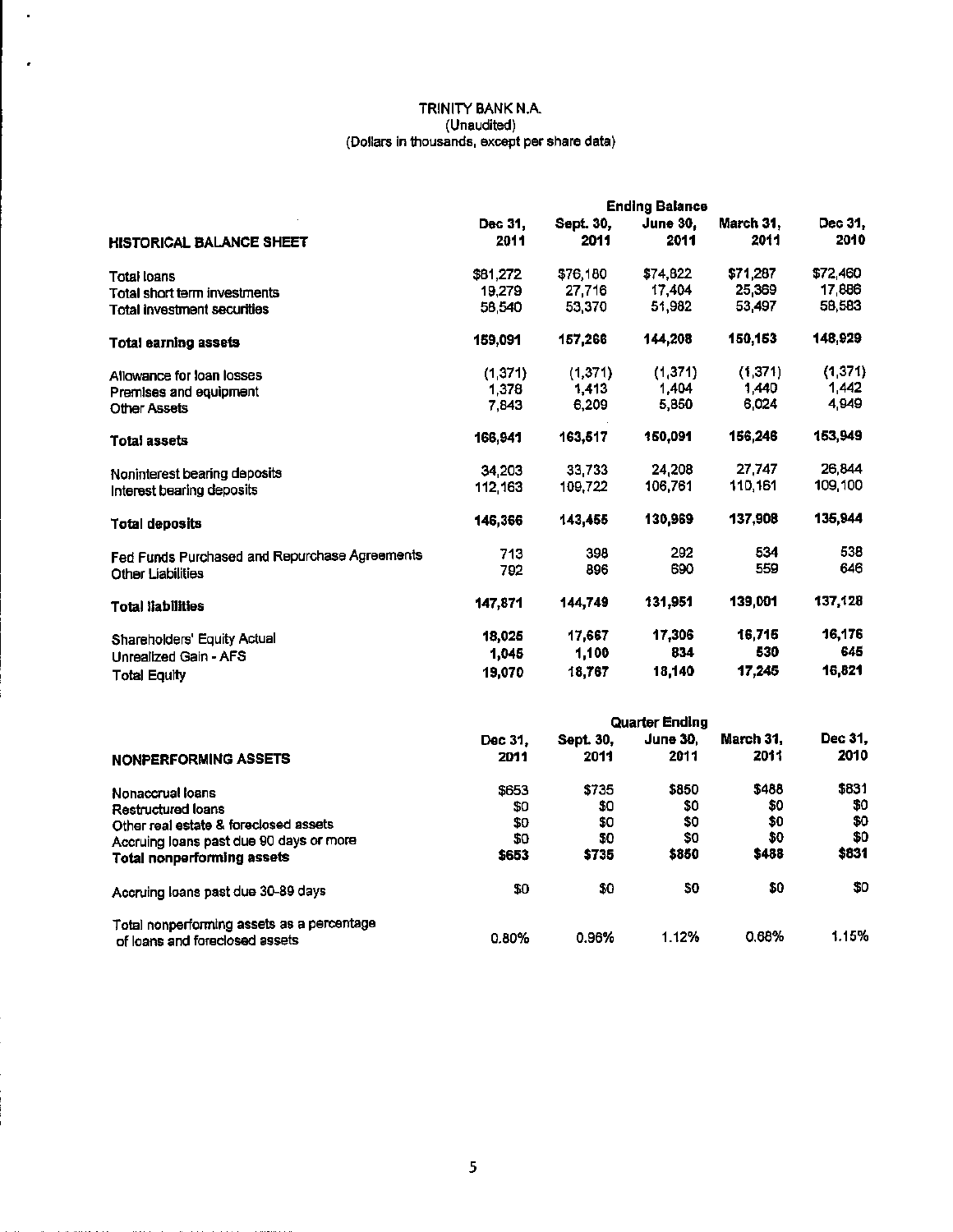### TRINITY BANK N.A. (Unaudited) (Dollars In thousands, except per share data)

 $\bar{1}$ 

 $\tilde{\phantom{a}}$ 

 $\bar{\beta}$ 

|                                        | Quarter Ending |                  |                 |                  |         |  |  |
|----------------------------------------|----------------|------------------|-----------------|------------------|---------|--|--|
| <b>ALLOWANCE FOR</b>                   | Dec 31.        | <b>Sept. 30,</b> | <b>June 30.</b> | <b>March 31.</b> | Dec 31, |  |  |
| <b>LOAN LOSSES</b>                     | 2011           | 2011             | 2011            | 2011             | 2010    |  |  |
| <b>Balance at beginning of period</b>  | \$1,371        | \$1,371          | \$1,371         | \$1,371          | \$1,221 |  |  |
| Loans charged off                      | 0              | o                |                 |                  | Ð       |  |  |
| Loan recoveries                        | ο              | ٥                |                 |                  | o       |  |  |
| Net (charge-offs) recoveries           | 0              | o                | o               | ٥                | 0       |  |  |
| Provision for loan losses              |                | ο                |                 |                  | 150     |  |  |
| <b>Balance at end of period</b>        | \$1,371        | \$1,371          | \$1,371         | \$1,371          | \$1,371 |  |  |
| Allowance for loan losses              |                |                  |                 |                  |         |  |  |
| as a percentage of total loans         | 1.69%          | 1.80%            | 1.80%           | 1.92%            | 1.89%   |  |  |
| Allowance for loan losses              |                |                  |                 |                  |         |  |  |
| as a percentage of nonperforming loans | 209.95%        | 186.53%          | 186.53%         | 280.94%          | 164.98% |  |  |
| Net charge-offs (recoveries) as a      |                |                  |                 |                  |         |  |  |
| percentage of average loans            | N/A            | N/A              | <b>N/A</b>      | N/A              | N/A     |  |  |
| Provision for loan losses              |                |                  |                 |                  |         |  |  |
| as a percentage of average loans       | N/A            | N/A              | <b>N/A</b>      | N/A              | 0.21%   |  |  |

|                                                                     | <b>Quarter Ending</b> |                   |                         |                   |                 |  |  |
|---------------------------------------------------------------------|-----------------------|-------------------|-------------------------|-------------------|-----------------|--|--|
| <b>SELECTED RATIOS</b>                                              | Dec 31.<br>2011       | Sept. 30,<br>2011 | <b>June 30.</b><br>2011 | March 31,<br>2011 | Dec 31,<br>2010 |  |  |
| Retum on average assets (annualized)                                | 1.45%                 | 1.50%             | 1.46%                   | 1.42%             | 1.35%           |  |  |
| Return on average equity (annualized)                               | 12.95%                | 12.61%            | 12.62%                  | 12.70%            | 12.08%          |  |  |
| Return on average equity (excluding unrealized gain on investments) | 13.62%                | 13.26%            | 13.11%                  | 12.90%            | 12.91%          |  |  |
| Average shareholders' equity to average assets                      | 11.23%                | 11.92%            | 11.59%                  | 11.21%            | 11.15%          |  |  |
| Yield on earning assets (tax equivalent)                            | 4.05%                 | 4.26%             | 4.24%                   | 4.27%             | 4.32%           |  |  |
| Cost of Interest bearing funds                                      | 0.70%                 | 0.76%             | 0.80%                   | 0.82%             | 0.96%           |  |  |
| Net interest margin (tax equivalent)                                | 3.56%                 | 3.72%             | 3.64%                   | 3.65%             | 3.49%           |  |  |
| Efficiency ratio (tax equivalent)                                   | ٠<br>40.55            | 43.42             | 42.29                   | 45.45             | 45.18           |  |  |
| End of period book value per common share                           | 18.05                 | 17.60             | 17.51                   | 16.16             | 15.59           |  |  |
| End of period book value (excluding unrealized gain on investments) | 17.07                 | 16.57             | 16.48                   | 15.67             | 14.99           |  |  |
| End of period common shares outstanding                             | 1,056                 | 1,066             | 1,072                   | 1,067             | 1,079           |  |  |

 $\sim 10^{-1}$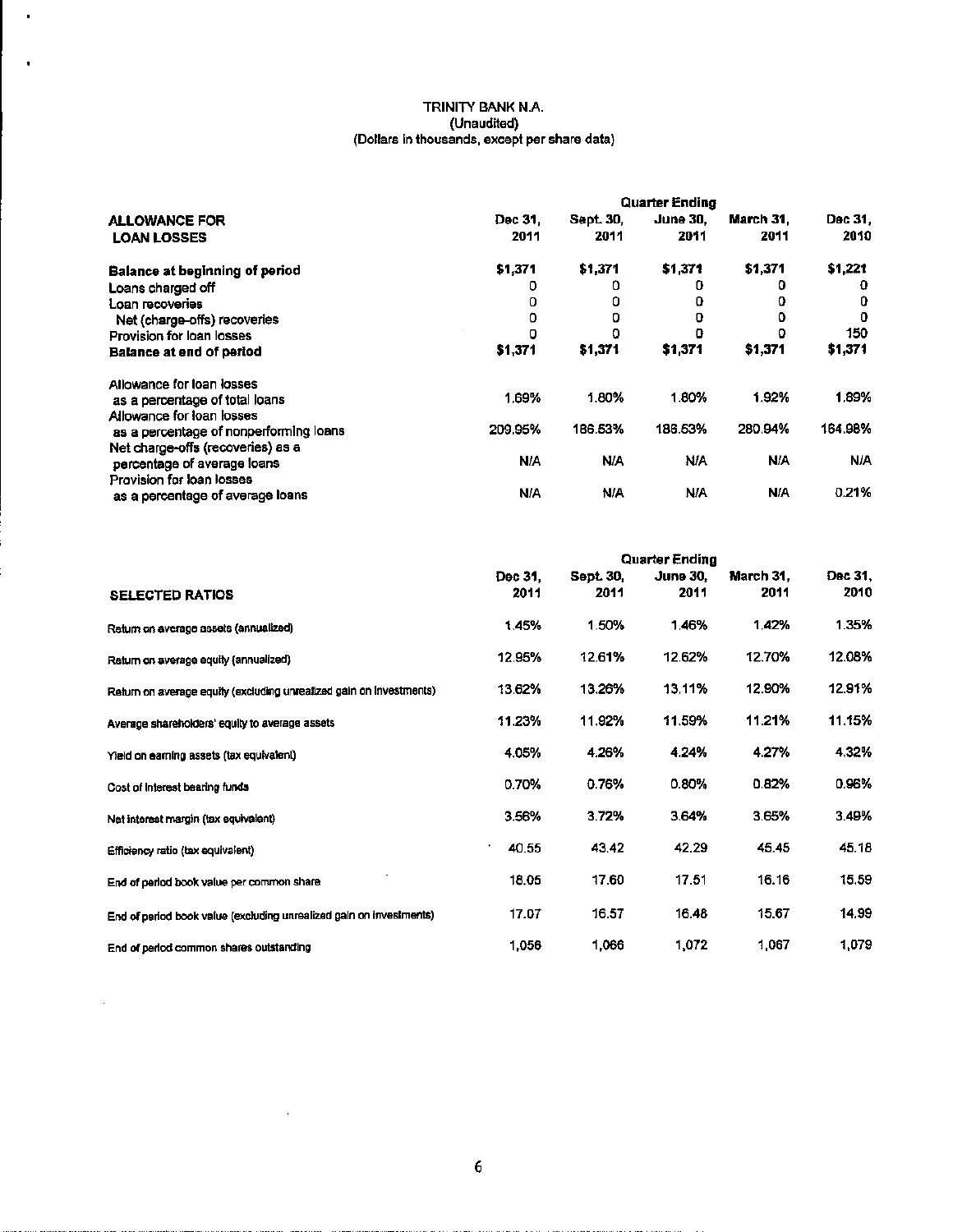#### TRINITY BANK N.A. (Unaudited) (Dollars In thousands, except per share data)

 $\bar{z}$ 

 $\bar{\phantom{a}}$ 

 $\blacksquare$ 

 $\mathcal{A}^{\mathcal{A}}$ 

 $\bar{a}$ 

|                                                  | <b>12 Months Ending</b> |                   |       |                            |                   |                  |       |                            |  |
|--------------------------------------------------|-------------------------|-------------------|-------|----------------------------|-------------------|------------------|-------|----------------------------|--|
|                                                  |                         | December 31, 2011 |       |                            | December 31, 2010 |                  |       |                            |  |
| YIELD ANALYSIS                                   | Average<br>Balance      | Interest          | Yield | Tax<br>Equivalent<br>Yield | Average           | Balance Interest | Yield | Tax<br>Equivalent<br>Yleid |  |
| Interest Earning Assets:                         |                         |                   |       |                            |                   |                  |       |                            |  |
| Short term investment                            | 21,500                  | 130               | 0.60% | 0.60%                      | 22,244            | 259              | 1.16% | 1.16%                      |  |
| Investment securities                            | 18.758                  | 828               | 4.41% | 4.41%                      | 25,694            | 1,116            | 4.34% | 4.34%                      |  |
| <b>Tax Free securities</b>                       | 35.245                  | 981               | 2.78% | 4.01%                      | 25,108            | 788              | 3.14% | 4.52%                      |  |
| Loans                                            | 73.556                  | 3,940             | 5.36% | 5.36%                      | 72.786            | 3,918            | 5.38% | 5.38%                      |  |
| <b>Total Interest Earning Assets</b>             | 149.059                 | 5,879             | 3.94% | 4.23%                      | 145,832           | 6,061            | 4.17% | 4.42%                      |  |
| Noninterest Earning Assets:                      |                         |                   |       |                            |                   |                  |       |                            |  |
| Cash and due from banks                          | 4.344                   |                   |       |                            | 3.127             |                  |       |                            |  |
| Other assets                                     | 4.201                   |                   |       |                            | 5,194             |                  |       |                            |  |
| Allowance for loan losses                        | (1, 371)                |                   |       |                            | (1, 196)          |                  |       |                            |  |
| <b>Total Noninterest Earning Assets</b>          | 7,174                   |                   |       |                            | 7,125             |                  |       |                            |  |
| <b>Total Assets</b>                              | \$156,233               |                   |       |                            | \$152,957         |                  |       |                            |  |
| Interest Bearing Liabilities:                    |                         |                   |       |                            |                   |                  |       |                            |  |
| <b>Transaction and Money Market accounts</b>     | 79.916                  | 549               | 0.69% | 0.69%                      | 78,624            | 734              | 0.93% | 0.93%                      |  |
| Certificates and other time deposits             | 29,762                  | 294               | 0.99% | 0.99%                      | 32,009            | 450              | 1.41% | 1.41%                      |  |
| Other borrowings                                 | 503                     | 2                 | 0.40% | 0.40%                      | 880               | 6                | 0.68% | 0.68%                      |  |
| Total Interest Bearing Liabilities               | 110.181                 | 845               | 0.77% | 0.77%                      | 111.513           | 1.190            | 1.07% | 1.07%                      |  |
| Noninterest Bearing Liabilities                  |                         |                   |       |                            |                   |                  |       |                            |  |
| Demand deposits                                  | 27,408                  |                   |       |                            | 23.217            |                  |       |                            |  |
| Other liabilities                                | 701                     |                   |       |                            | 1,002             |                  |       |                            |  |
| Shareholders' Equity                             | 17,943                  |                   |       |                            | 17,225            |                  |       |                            |  |
| <b>Total Liabilities and Shareholders Equity</b> | \$156,233               |                   |       |                            | \$152,957         |                  |       |                            |  |
| Net Interest Income and Spread                   |                         | 5.034             | 3.18% | 3.47%                      |                   | 4,891            | 3.10% | 3.35%                      |  |
| Net Interest Margin                              |                         |                   | 3.38% | 3.67%                      |                   |                  | 3.35% | 3.60%                      |  |

 $\sim 10^{-1}$ 

 $\sim 10^7$